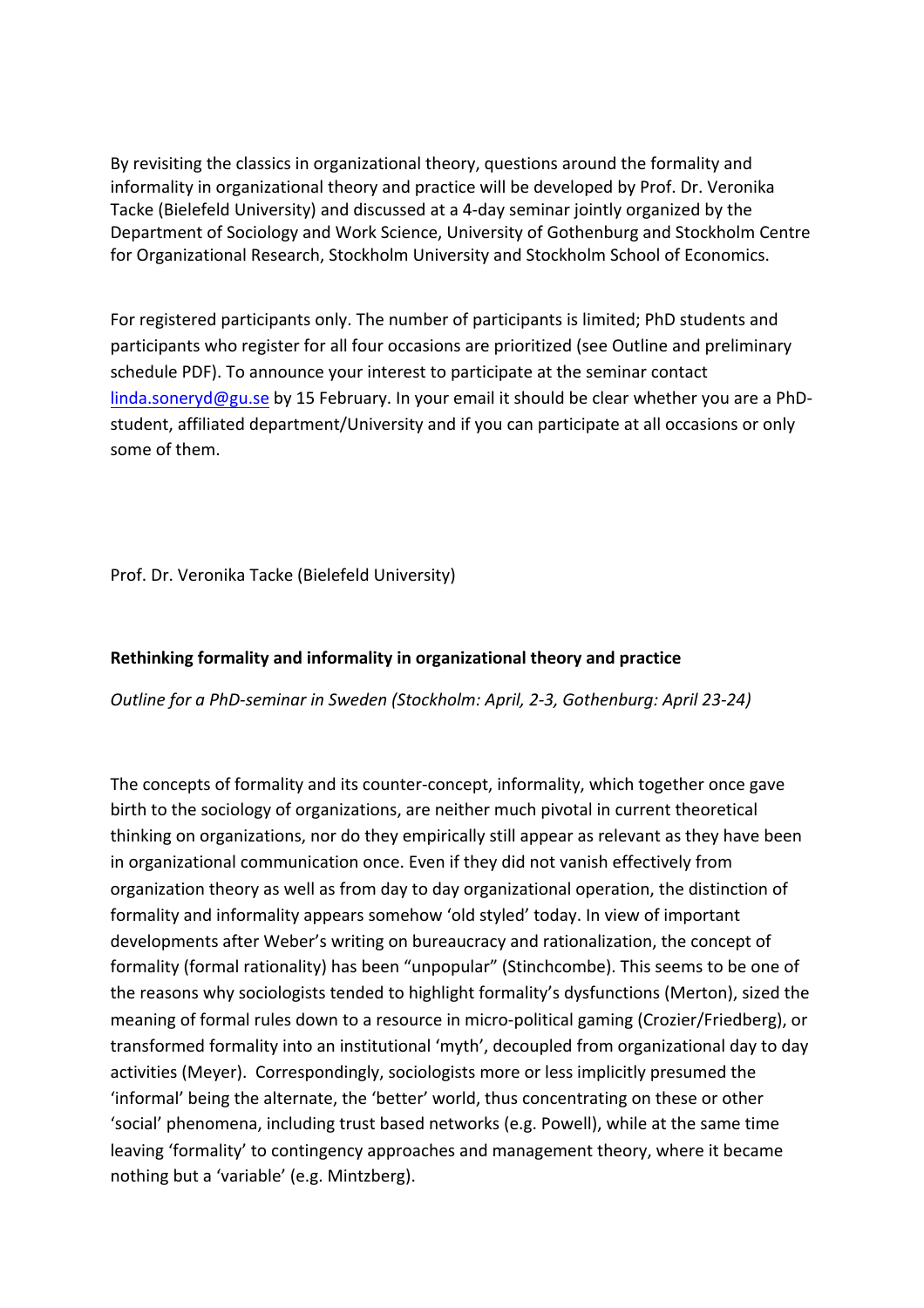The seminar will discuss these theoretical developments in the light of its biases and possible consequences. They may become visible in particular on the ground of a prominent but lessknown theory of organization, which Niklas Luhmann developed in his earliest writings. In his book on "Functions and Consequences of Formal Organization" (1964, still in German only, to be introduced by lecture) he set up a comprehensive and vivid theory of the organization, which is based on the distinction between system and environment and at the same time focused on the difference between formal and informal expectations, however without falling either into the trap of the unpopularity of formality or the attractiveness of informality (it was decades later that Luhmann 'transformed' his original theory of organization into a much more abstract and much less vivid 'autopoietic' organization theory that refers to self-referential decision making only).

Processing his own professional and empirical experience from administrative organizations, Luhmann's early book is his most colorful sociological description of organizations (comprehensively reflecting the theoretical state of the art at that time). At the same time it has been the starting point of his rethinking and rewriting of general sociological theory (critically reformulating Weber and Parsons). Having started as a lawyer by profession, the idea of formality developed here in view of function and consequences, this early book apparently also reflects formality in positive law. This is to say: Like in law, formal rules in organizations are argued to be valid only under certain conditions, which are binding, but contingent, they fulfill their basic function (procuring 'expectational certainties') on the basis of social, factual and timely dimensions of their generalization (so they are valid for all members, even those not co-present in a situation; they are specifiable nevertheless for different tasks and particular situations, and they do not change simply by deviation and evolution – but may be changed by way of formal decision). The particular and restricted function of formal structures already implies that the social system, in which they are valid, also includes "other" expectations. This is not only to say that "elementary" expectations do always "survive" or come up even under condition of formalization. Rather, the particular function of formalization  $-$  to stabilize a system of expectations and adapt it to environmental complexities – makes informality an indispensable and unavoidable part of the system's structure. Even "feasible illegality" can be an informal solution within the system's coping with environments.

Regarding the relevance of the distinction of formality and informality, the suspicion underlying the seminar is that organization theory has "lost" one of its powerful instruments of understanding and describing organizations. This appears in particular true in view of current organizational changes, including those that seem to depart most from classic ideas of formal organization. 'New' organizational forms and even the 'network' revolution seem to make the old-styled distinction of formality/informality dispensable today – but maybe only at first sight.